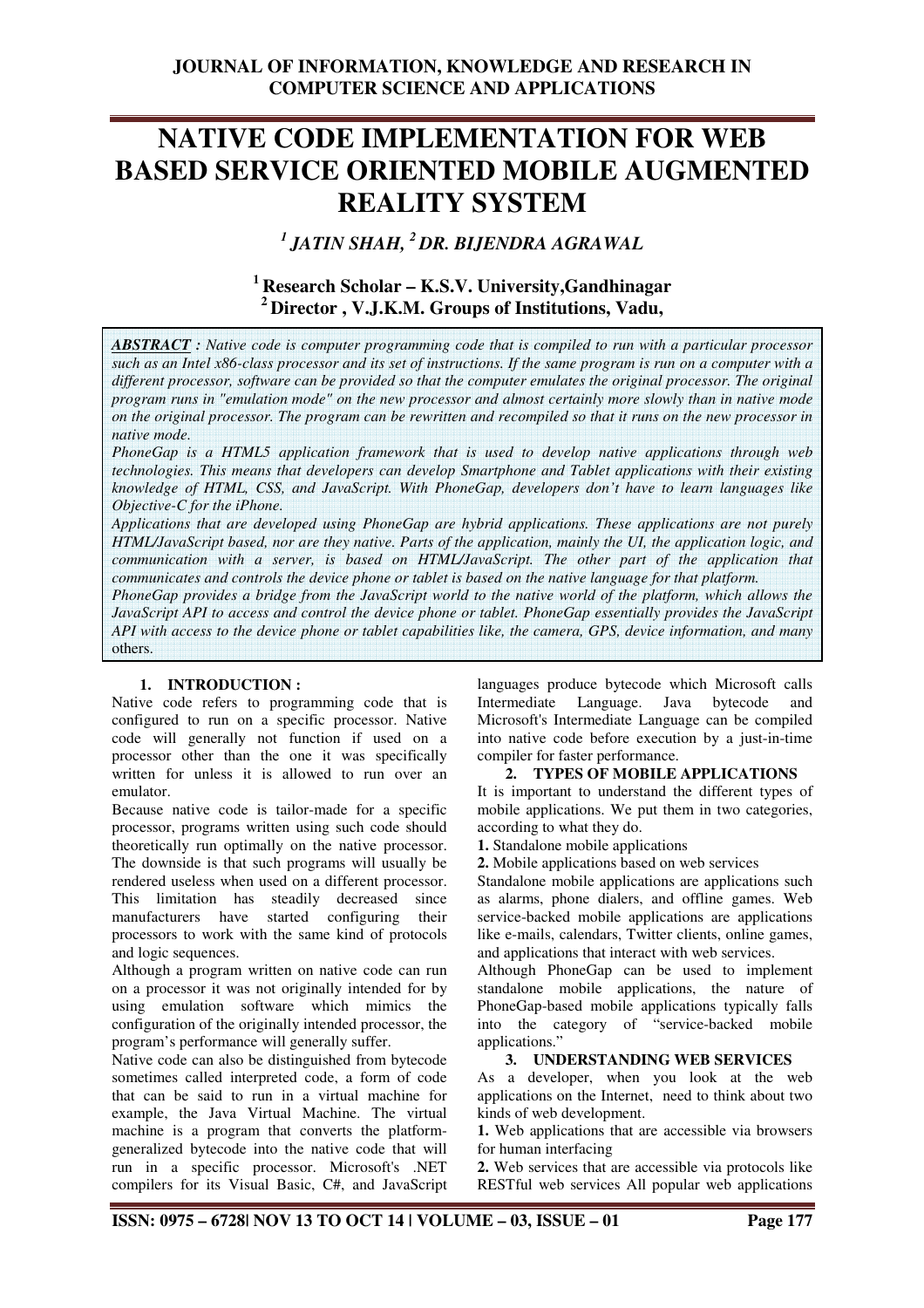## **JOURNAL OF INFORMATION, KNOWLEDGE AND RESEARCH IN COMPUTER SCIENCE AND APPLICATIONS**

like Google, Facebook, Twitter, LinkedIn, MySpace, Flickr, and Picasa provide a RESTful interface for their services. There are many online dictionaries for such sites. listing of all of the web applications that provide such services for programmatic interfacing .

Many companies that want to develop mobile applications for multiple platforms either have their own web services or rely on other web services. While PhoneGap can work for standalone mobile applications, it is very well-suited for mobile applications that make use of web services. The reason for this is that PhoneGap applications are primarily web applications that are augmented with device features. Think about a Flickr web application that has access to a device's camera or Google Maps application, which, in turn, has access to a GPS. Another example is Foursquare, which has access to GPS, phone's address book.

This more or less means that a majority of PhoneGap-based applications will access web services using JavaScript. This makes it important for developers using PhoneGap to have a handle on using web services.

#### **4. USER INTERACTION**

The way a user interacts with a mobile application relative to a traditional web application is very different.With the touch screen capabilities of a smartphone and more vivid user interaction,based on an accelerometer and compass, a mobile application has to be built differently.

Think about a car game application, where the car is maneuvered by tilting the phone to the left or right. This is based on an accelerometer. Think about a map application that always points north as the user changes his or her direction. This is based on a compass. While the newer way to interact with applications has enhanced the user's experience, the absence of a physical keyboard on the newer mobile platforms adds some additional constraints for the power keyboard user. This needs to be taken into consideration when the mobile application requirements are being elaborated. To add to this, a smartphone has two display modes: Layout and Portrait; these were unheard of in earlier browsers. An important part of documenting the requirement specification is to define the application's look, feel, and behavior when the device is in Portrait or Landscape mode.

## **5. LOCATION AWARENESS**

Location awareness is something that comes naturally to a smartphone. Google Maps, Local Search, Foursquare, and many other mobile applications make use of the finegrained GPS of smartphones. Web applications use location awareness too; however, these applications use relatively more course-grained GPS systems e.g., country level

## **6. PUSH NOTIFICATION**

Application users like to be notified of useful events like incoming e-mails and messages. A smartphone is the best platform for notification, since it's close to the user almost all of the time.

Apart from notifications like incoming e-mails or messages, any service can send notifications to a smartphone user. Think about a workflow at an organization. Instead of a user always logging on to a web application to complete a workflow that involves him or her, it would be much more productive for the application

to notify the user that he or she needs to perform an action to complete a workflow. This way, the user is always productive, irrespective of whether he or she is close to his or her laptop or desktop.<br>7. PHONEGAP'S STRATEGY

## **7. PHONEGAP'S STRATEGY FOR CROSS-PLATFORM MOBILE**

#### **APPLICATION**

PhoneGap was made possible due to a commonality between all of the mobile platforms. If it were not for this common component, PhoneGap would not have been possible.

#### **8. BROWSER COMPONENT AS THE COMMON PLATFORM**

The browser world was largely fragmented until just a few years ago. At the time, different browsers adhered to W3C standards to different degrees. Firefox and Safari browsers were at the forefront in terms of adhering to standards, while others lagged behind. A lot has changed since then. Now, browsers are looking better in terms of adhering to standards more so on the mobile platforms. This is also true because most modern mobile platforms have the same webkit-based browser. Also, newer browsers, both on desktops and smartphones, have started to adhere to newer standards like HTML5/CSS3. This adds more features to the browser world and lessens the fragmentation across mobile platforms

| Mobile OS       | <b>Browser</b> |
|-----------------|----------------|
| Android         | Webkit-based   |
| <i>i</i> -Phone | Webkit-based   |
| Nokia           | Webkit-based   |
| BlackBarry6+    | Webkit-based   |
| <b>BADA</b>     | Webkit-based   |
| Windows Phone 7 | IE-7 Based     |

PhoneGap uses these modern browsers as the platform for building HTML5/CSS3-based applications. Think of all PhoneGap applications as having embedded browsers and running these HTML5/CSS3-based applications

#### **9. MOBILE APPLICATION WEBVIEWS**  All of these mobile platforms support embedding browsers in applications. This means one of the screens of your mobile application can actually be a browser that shows an HTML page.

These embedded browsers are often referred as *webviews*. This means you can define one of the screens of your application as a webview. Think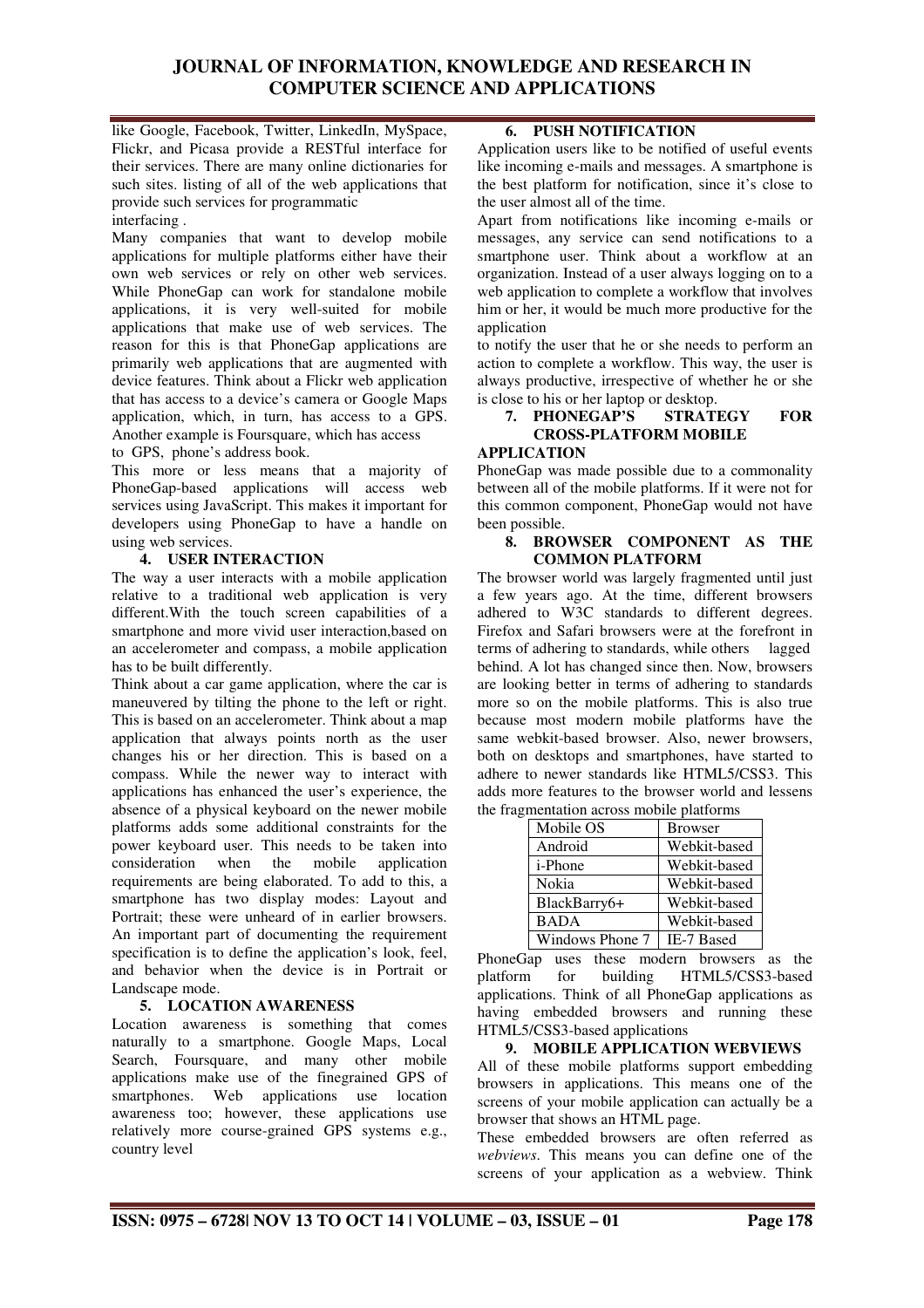## **JOURNAL OF INFORMATION, KNOWLEDGE AND RESEARCH IN COMPUTER SCIENCE AND APPLICATIONS**

about your application having a screen named "about us." This "about us" screen shows your company's information. Now, let's assume for example, the "about us" information about your company changes on a frequent basis. One of the requirements of your mobile application is to show the latest "about us" information. Therefore,

instead of showing a hardcoded "about us" screen, you can show a webview pointing to your company's "about us" page preferably the mobile version of the web page. It will load the "about us" page from the web. Also, a webview can be used to load and display the HTML pages that are stored locally on the mobile device..



#### **10. MAKE A NATIVE APP USING PHONEGAP?**

Native applications are applications that run on the phone and provide a native experience, for

Can access all of the device API, address book, camera, etc.

- Access to local storage
- Zero latency feedback

Interoperability with other phone applications

UX should respect the device culture and guidelines , If you have those, why should you care about the language the app is written in?

Phonegap is an extensible framework for creating web applications, with the following properties:

The framework exposes an API to access the device different components

| $\circ$ | Accelerometer |
|---------|---------------|
|         |               |

| $\Omega$ | Camera |
|----------|--------|
|          |        |

| Ω | Compass |
|---|---------|
|   |         |

- o Contacts
- o Etc.

• The API is the same for the different supported platforms

- $\overline{OS 4.2+}$
- o Android 2.1+

o Blackberry OS6+ • Must code your program using HTML and

Javascript.

Phonegap supports plugins, which is a mechanism for exposing different native features not already exposed in Phonegap API. So you can create more native plugins and expose them to javascript, where javascript works as the glue that blends together the native controls but not necessarily is used to create all the UI.

The most common example is the TabBar and NavigationBar in IOS, plugins for those already exist, and lets you design a more native experience than the one you would get using only HTML.

While PhoneGap provides a platform to allow JavaScript apps to access native phone features, there are many other things that contribute to a mobile HTML app. One of the most important parts of the mobile HTML application is the UI. You could write the entire UI by hand using HTML, JavaScript, and CSS. However, any web developer will tell you that there are many issues with this approach, including the following:

**1.** Not all browsers are same; you need a crossbrowser framework to be successful. Even if most mobile browser are webkit based, its best to use a framework that abstracts the browser differences from a developer.

**2.** If you were coding by hand, most of your code would be of drawing the UI, modifying the DOM, and making Ajax calls. A framework that lets you write less and do more would help you actually focus on the business logic.

**3.** Creating an aesthetically good-looking HTML UI requires designer skills. At the same time, most mobile clients have predefined themes or schemas. It would help a developer if a framework provides good-looking UI out of the box. That way, the developer could focus on the business logic.

Having said that, one of the easiest frameworks to use with PhoneGap to write your UI is jQueryMobile. First of all, jQueryMobile is built on top of the very popular jQuery. jQuery is known to be a JavaScript library that increases developer productivity and helps developers with cross-browser compatibility. At the same time, there are many free plug-ins available with jQuery to do a lot of things. jQueryMobile is a UI framework built for a mobile UI. It has a declarative UI, which means you don't have to code your UI in JavaScript, but can declare it in HTML. jQueryMobile also provides an excellent looking UI out of the box. All this makes jQueryMobile the most easy to use JavaScript UI framework and the most appropriate framework for a mobile UI of moderate complexity.

PhoneGap jQuery Mobile Integration

Three Frameworks are used to developed the application<br>1. Ph

- 1. PhoneGap Framewok<br>2. iOuerv Framework
- 2. jQuery Framework
- 3. jQueryMobile Framework